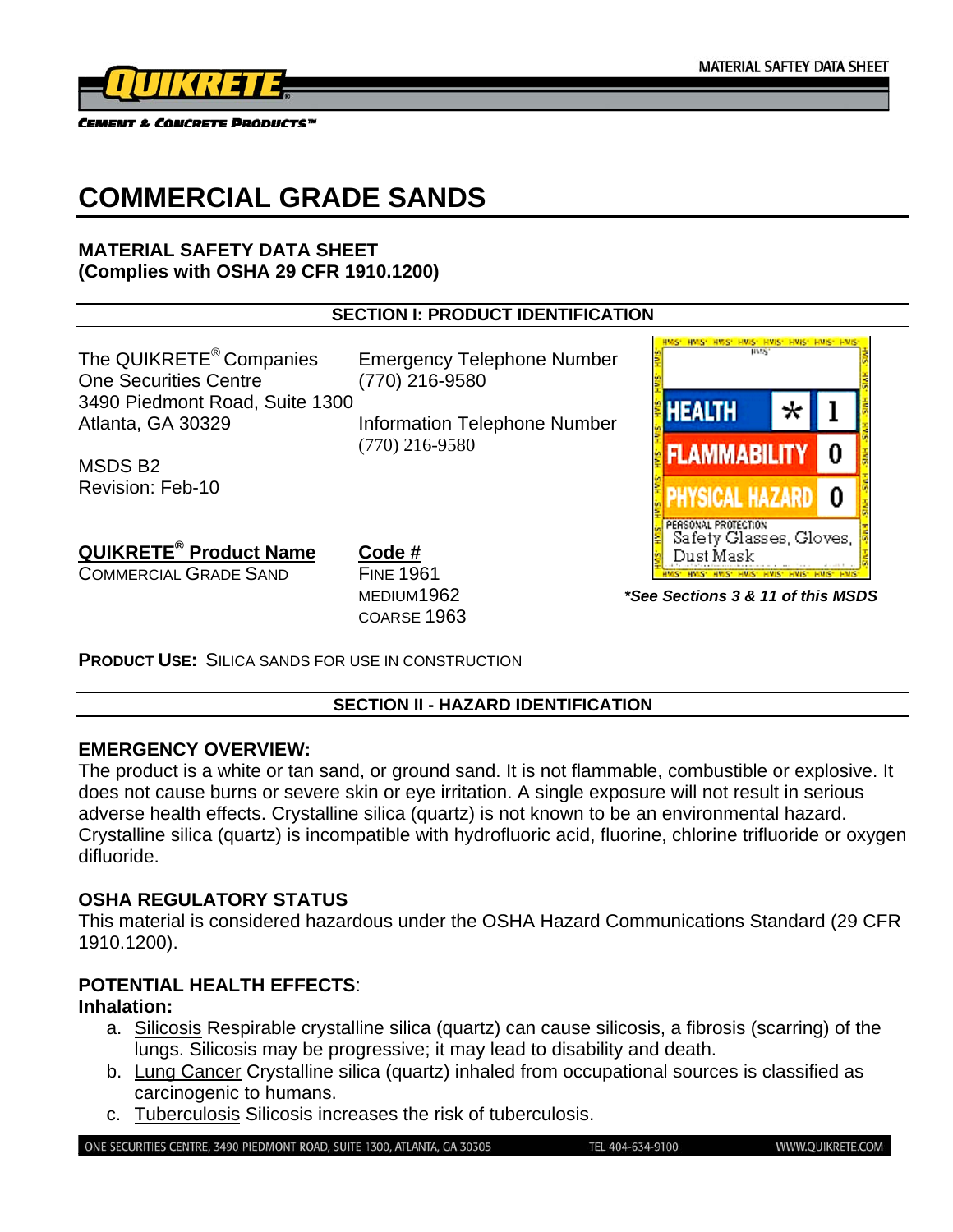

- d. Autoimmune and Chronic Kidney Diseases Some studies show excess numbers of cases of scleroderma, connective tissue disorders, lupus, rheumatoid arthritis, chronic kidney diseases and end-stage kidney disease in workers exposed to respirable crystalline silica.
- e. Non-Malignant Respiratory Diseases (other than silicosis) Some studies show an increased incidence in chronic bronchitis and emphysema in workers exposed to respirable crystalline silica.

**Eye Contact**: Crystalline silica (quartz) may cause abrasion of the cornea. **Skin Contact: Not applicable. Ingestion:** Not applicable.

**Chronic Effects**: The adverse health effects -- silicosis, lung cancer, autoimmune and chronic kidney diseases, tuberculosis, and non-malignant respiratory diseases-- are chronic effects. **Signs and Symptoms of Exposure**: Generally, there are no signs or symptoms of exposure to crystalline silica (quartz).

**Medical Conditions Generally Aggravated by Exposure**: The condition of individuals with lung disease (e.g., bronchitis, emphysema, chronic obstructive pulmonary disease) can be aggravated by exposure.

See Section 11, Toxicological Information, for additional detail on potential adverse health effects.

#### **SECTION III - HAZARDOUS INGREDIENTS/IDENTITY INFORMATION**

| <b>Hazardous Components</b> | CAS No.    | PEL (OSHA) | TLV (ACGIH)       |
|-----------------------------|------------|------------|-------------------|
|                             |            | $ma/M^3$   | $ma/M^3$          |
| Silica Sand, crystalline    | 14808-60-7 |            | 0.05 (respirable) |
|                             |            | % $SiO2+2$ |                   |

**Other Limits:** National Institute for Occupational Safety and Health (NIOSH). Recommended standard maximum permissible concentration=0.05 mg/M<sup>3</sup> (respirable free silica) as determined by a full-shift sample up to 10-hour working day, 40-hour work week. See NIOSH Criteria for a Recommended Standard Occupational Exposure to Crystalline Silica.

### **SECTION IV – First Aid Measures**

**Inhalation**: No specific first-aid is necessary since the adverse health effects associated with exposure to crystalline silica (quartz) result from chronic exposures. If there is a gross inhalation of crystalline silica (quartz), remove the person immediately to fresh air, give artificial respiration as needed, seek medical attention as needed.

**Eye Contact**: Wash immediately with water. If irritation persists, seek medical attention. **Skin Contact**: Not applicable. **Ingestion**: Not applicable.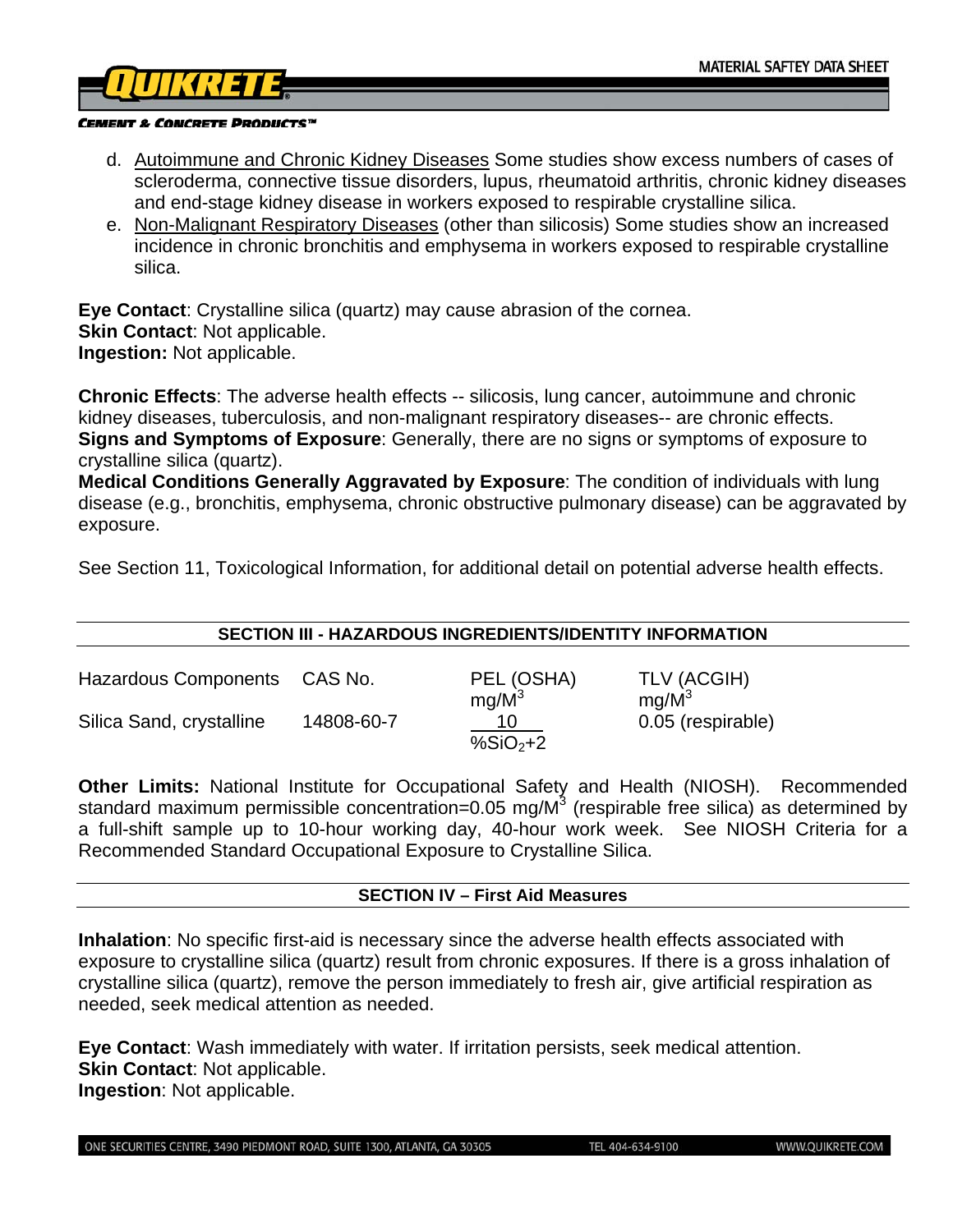

#### **SECTION V - FIRE AND EXPLOSION HAZARD DATA**

**Flammability:** Noncombustible and not flammable or explosive. **Auto-ignition Temperature:** Not Applicable **Flash Points:** Not Applicable

## **SECTION VI – ACCIDENTAL RELEASE MEASURES**

**Spills**: Use dustless methods (vacuum) and place into closable container for disposal, or flush with water. Do not dry sweep. Wear protective equipment specified below. **Waste Disposal Method**: See Section 13.

## **SECTION VII - PRECAUTIONS FOR SAFE HANDLING AND STORAGE**

**Precautions During Handling and Use**: Do not breathe dust. Use adequate ventilation and dust collection. Keep airborne dust concentrations below permissible exposure limit ("PEL"). Do not rely on your sight to determine if dust is in the air. Respirable crystalline silica dust may be in the air without a visible dust cloud. If crystalline silica dust cannot be kept below permissible limits, wear a respirator approved for silica dust when using, handling, storing or disposing of this product or bag. See Section 8 for further information on respirators. Practice good housekeeping. Do not permit dust to collect on walls, floors, sills, ledges, machinery, or equipment. Maintain, clean, and fit test respirators in accordance with OSHA regulations. Maintain and test ventilation and dust collection equipment. Wash or vacuum clothing that has become dusty. The OSHA Hazard Communication Standard, 29 CFR Sections 1910.1200, 1915.1200, 1917.28, 1918.90, 1926.59 and 1928.21, and state and local worker or community "right-to-know" laws and regulations should be strictly followed.

## **Do not use for sandblasting**.

**Precautions During Storage**: Avoid breakage of bagged material or spills of bulk material. Use dustless methods (vacuum) and place into closable container for disposal, or flush with water. Do not dry sweep. See control measures in Section 8.

The OSHA Hazard Communication Standard, 29 CFR Sections 1910.1200, 1915.1200, 1917.28, 1918.90, 1926.59 and 1928.21, and state and local worker or community "right-to-know" laws and regulations should be strictly followed. WARN YOUR EMPLOYEES (AND YOUR CUSTOMERS IN CASE OF RESALE) BY POSTING AND OTHER MEANS OF THE HAZARDS AND THE REQUIRED OSHA PRECAUTIONS. PROVIDE TRAINING FOR YOUR EMPLOYEES ABOUT THE OSHA PRECAUTIONS.

For additional precautions, see American Society for Testing and Materials (ASTM) standard practice E 1132-99a, "Standard Practice for Health Requirements Relating to Occupational Exposure to Respirable Crystalline Silica."

# **SECTION VIII – EXPOSURE CONTROL MEASURES**

ONE SECURITIES CENTRE, 3490 PIEDMONT ROAD, SUITE 1300, ATLANTA, GA 30305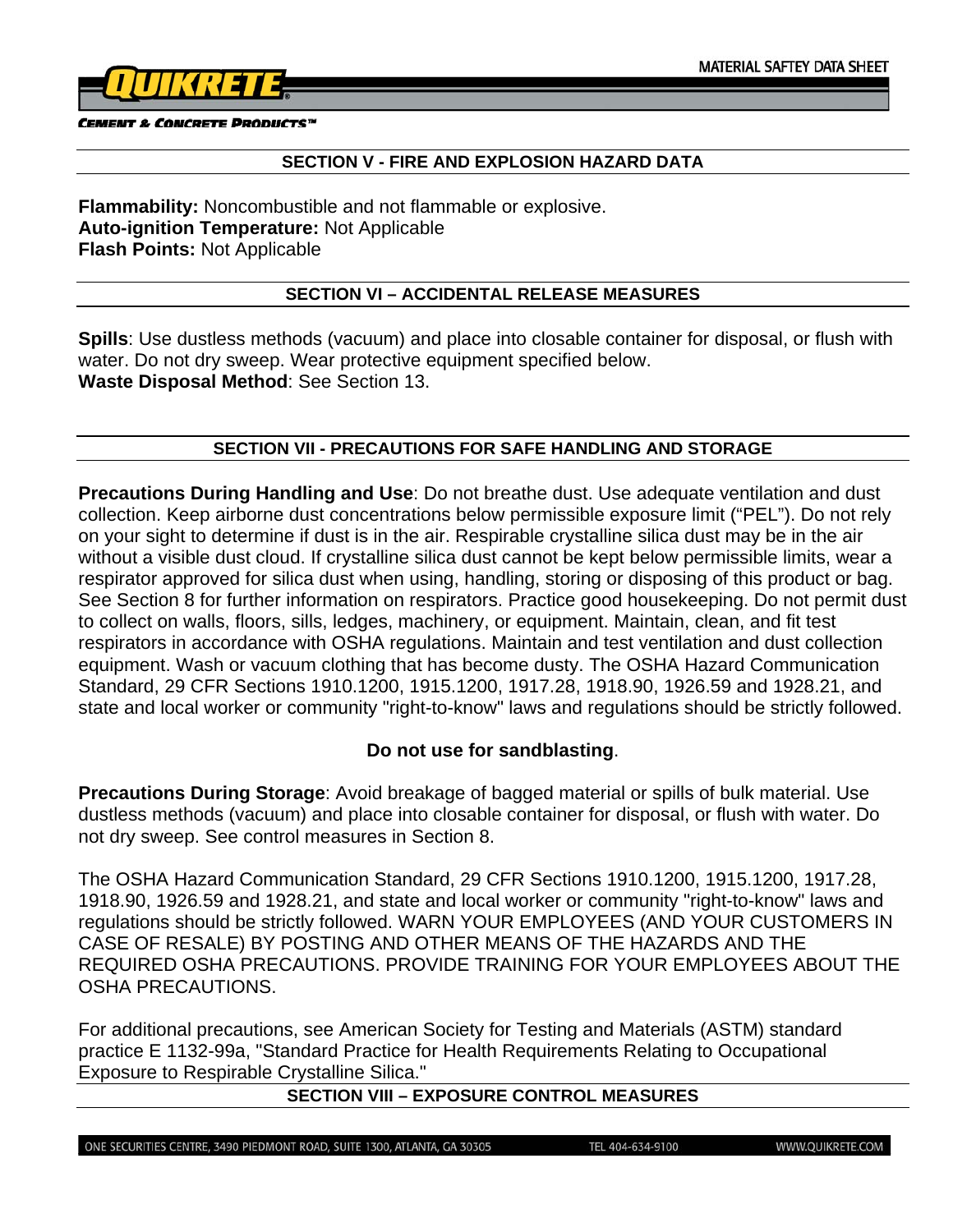

**Local Exhaust Ventilation**: Use sufficient local exhaust ventilation to reduce the level of respirable crystalline silica to below the OSHA PEL. See ACGIH "Industrial Ventilation, A Manual of Recommended Practice" (latest edition).

#### **Respiratory Protection**:

If it is not possible to reduce airborne exposure levels to below the OSHA PEL with ventilation, use the table below to assist you in selecting respirators that will reduce personal exposures to below the OSHA PEL. This table is part of the NIOSH Respirator Selection Logic, 2004, Chapter III, Table 1, "Particulate Respirators". The full document can be found at

www.cdc.gov/niosh/npptl/topics/respirators; the user of this MSDS is directed to that site for information concerning respirator selection and use.

The assigned protection factor (APF) is the minimum anticipated level of protection provided by each type of respirator worn in accordance with an adequate respiratory protection program. For example, an APF of 10 means that the respirator should reduce the airborne concentration of a particulate by a factor of 10, so that if the workplace concentration of a particulate was150 ug/m<sup>3</sup>, then a respirator with an APF of 10 should reduce the concentration of particulate to 15 ug/m<sup>3</sup>.

| Assigned<br>protection<br>factor $1$ | Type of Respirator<br>(Use only NIOSH-certified respirators)                                                                                                                                                                                                                                                                                                                                                                                                                                                                                                  |
|--------------------------------------|---------------------------------------------------------------------------------------------------------------------------------------------------------------------------------------------------------------------------------------------------------------------------------------------------------------------------------------------------------------------------------------------------------------------------------------------------------------------------------------------------------------------------------------------------------------|
| 10                                   | Any air-purifying elastomeric half-mask respirator equipped with appropriate<br>type of particulate filter. $2$<br>Appropriate filtering facepiece respirator. <sup>2,3</sup><br>Any air-purifying full facepiece respirator equipped with appropriate type of<br>particulate filter.<br>Any negative pressure (demand) supplied-air respirator equipped with a half-<br>mask.                                                                                                                                                                                |
| 25                                   | Any powered air-purifying respirator equipped with a hood or helmet and a<br>high efficiency (HEPA) filter.<br>Any continuous flow supplied-air respirator equipped with a hood or helmet.                                                                                                                                                                                                                                                                                                                                                                    |
| 50                                   | Any air-purifying full facepiece respirator equipped with N-100, R-100, or P-<br>100 filter $(s)$ .<br>Any powered air-purifying respirator equipped with a tight-fitting facepiece<br>(half or full facepiece) and a high-efficiency filter.<br>Any negative pressure (demand) supplied-air respirator equipped with a full<br>facepiece.<br>Any continuous flow supplied-air respirator equipped with a tight-fitting<br>facepiece (half or full facepiece).<br>Any negative pressure (demand) self-contained respirator equipped with a full<br>facepiece. |
| 1,000                                | Any pressure-demand supplied-air respirator equipped with a half-mask.                                                                                                                                                                                                                                                                                                                                                                                                                                                                                        |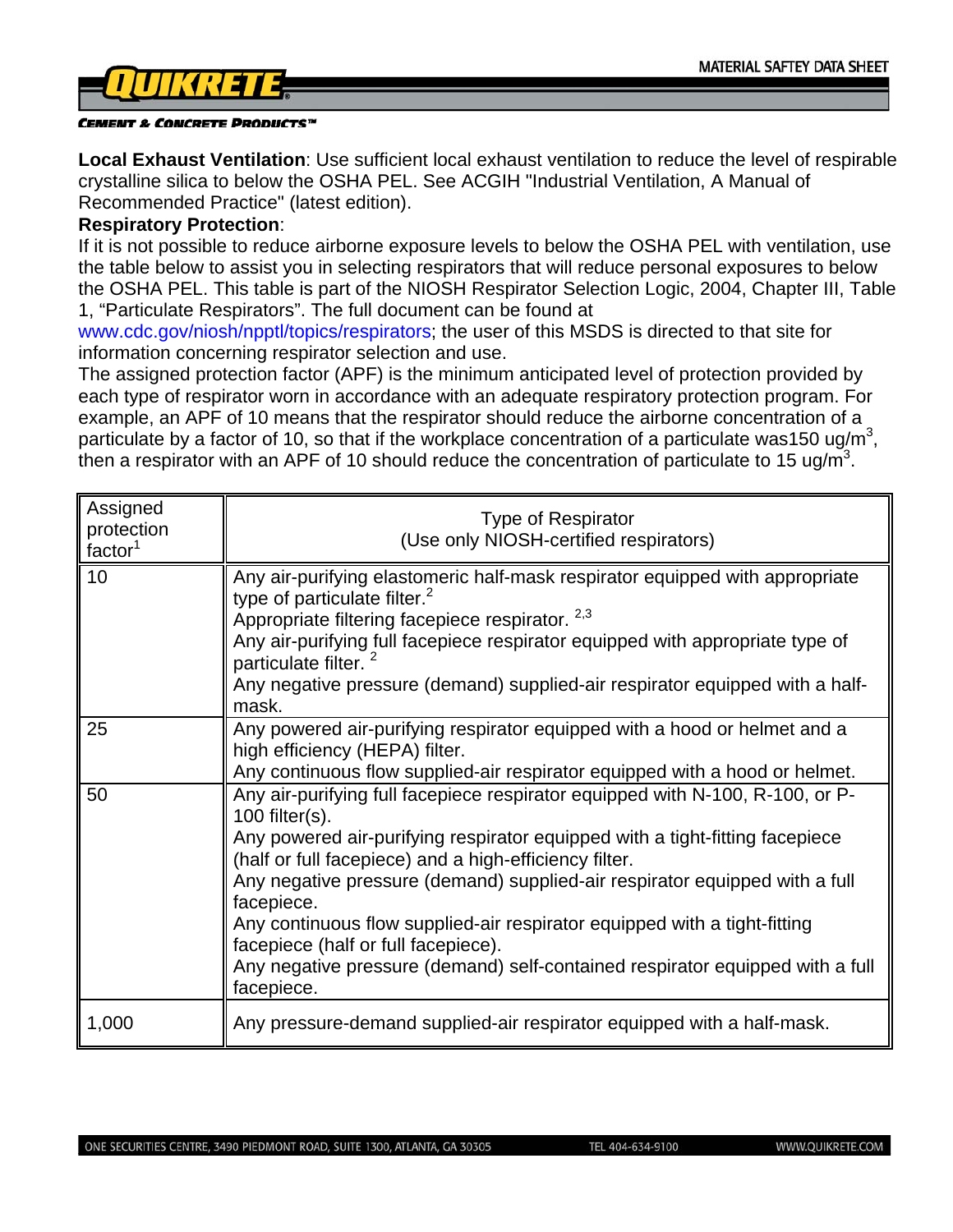1. The protection offered by a given respirator is contingent upon (1) the respirator user adhering to complete program requirements (such as the ones required by OSHA in 29CFR1910.134), (2) the use of NIOSH-certified respirators in their approved configuration, and (3) individual fit testing to rule out those respirators that cannot achieve a good fit on individual workers.

2. Appropriate means that the filter medium will provide protection against the particulate in question.

3. An APF of 10 can only be achieved if the respirator is qualitatively or quantitatively fit tested on individual workers.

# **Exposure Guidelines Note: Consult local authorities for acceptable exposure limits.**

|             | CAS        | Percentage | <b>OSHA PEL</b> |             | <b>ACGIH TLV</b> |             |                   |
|-------------|------------|------------|-----------------|-------------|------------------|-------------|-------------------|
| Component   | No.        | (bv wt.)   | TWA             | <b>STEL</b> | <b>TWA</b>       | <b>STEL</b> | Unit              |
| Crystalline | 1480       |            |                 |             |                  |             |                   |
| Silica      | $8 - 60 -$ | 99.0-99.9  | $10^{9}$        | <b>None</b> | .05              | None        | mq/m <sup>3</sup> |
| (quartz)    |            |            | $SiO2 + 2$      |             |                  |             |                   |

If crystalline silica (quartz) is heated to more than 870°C, it can change to a form of crystalline silica known as trydimite; if crystalline silica (quartz) is heated to more than 1470°C, it can change to a form of crystalline silica known as cristobalite. The OSHA PEL for crystalline silica as trydimite or cristobalite is one-half of the OSHA PEL for crystalline silica (quartz).

### **SECTION IX - PHYSICAL/CHEMICAL CHARACTERISTICS**

**Appearance:** White or tan sand; granular, crushed or ground. **Specific Gravity:** 2.6 to 3.15 **Melting Point:**  $>2700$ <sup>o</sup>F **Boiling Point:**  $>2700^{\circ}$ F **Vapor Pressure:** Not Applicable **Vapor Density: Not Applicable <b>Evaporation Rate:** Not Applicable **Not Applicable Solubility in Water:** Slight **Odor:** Not Applicable

### **SECTION X - REACTIVITY DATA**

**Stability:** Crystalline silica (quartz) is stable.

**Incompatibility (Materials to Avoid**): Contact with powerful oxidizing agents, such as fluorine, chlorine trifluoride and oxygen difluoride, may cause fires.

**Hazardous Decomposition or Byproducts**: Silica will dissolve in hydrofluoric acid and produce a corrosive gas – silicon tetrafluoride.

**Hazardous Polymerization**: Will not occur.

## **SECTION XI – TOXICOLOGICAL INFORMATION**

**Route(s) of Entry:** Inhalation, Skin, Ingestion

ONE SECURITIES CENTRE, 3490 PIEDMONT ROAD, SUITE 1300, ATLANTA, GA 30305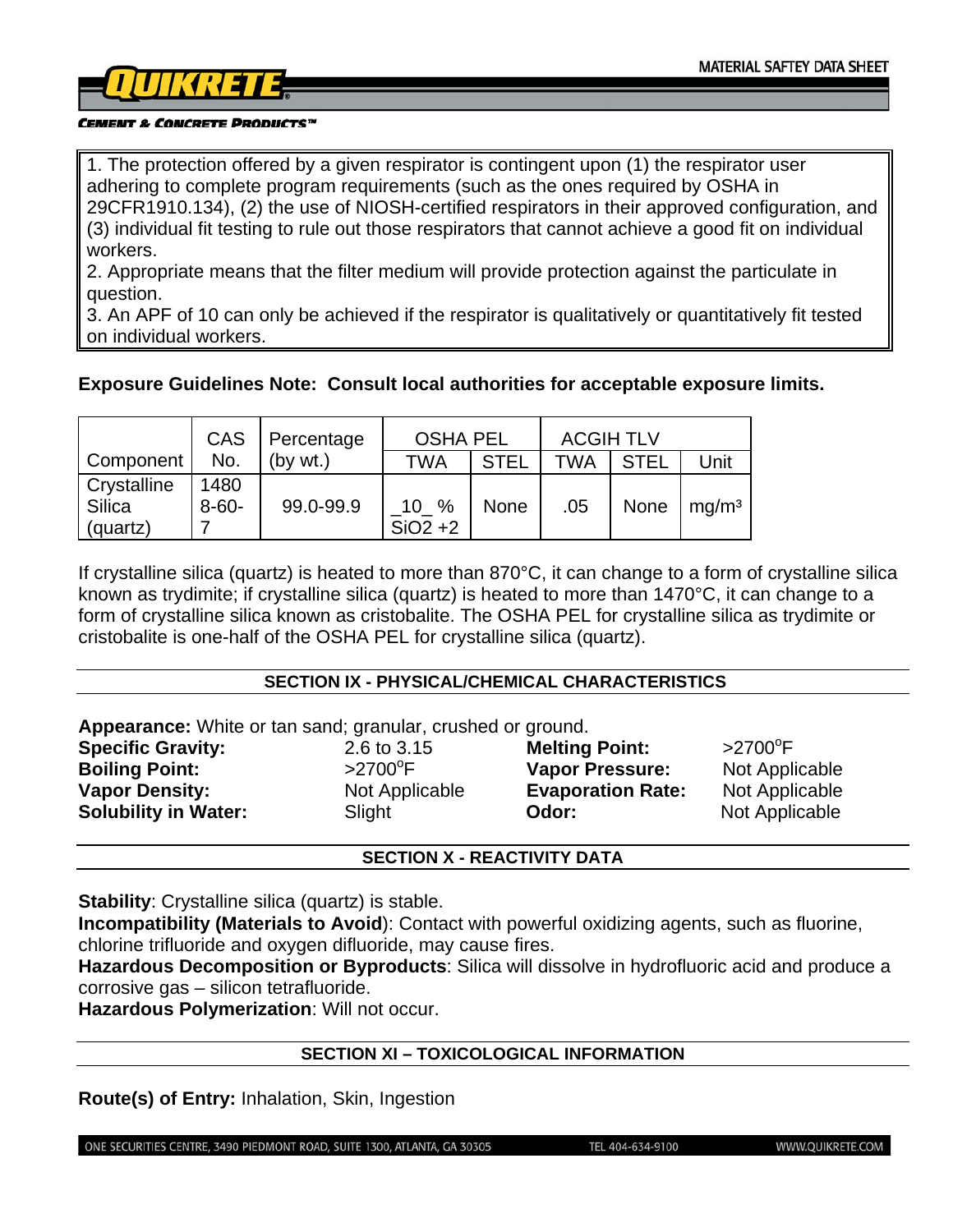

**Acute Exposure:** Dust can irritate the eyes and upper respiratory system. Toxic effects noted in animals include, for acute exposures, alveolar damage with pulmonary edema.

**Chronic Exposure:** Dust can cause inflammation of the lining tissue of the interior of the nose and inflammation of the cornea. Hypersensitive individuals may develop an allergic dermatitis.

**Carcinogenicity:** Respirable crystalline silica (quartz) can cause silicosis, a fibrosis (scarring) of the lungs and possibly cancer. There is evidence that exposure to respirable silica or the disease silicosis is associated with an increased incidence of Scleroderma, tuberculosis and kidney disorders.

**Carcinogenicity Listings:** NTP: Known carcinogen OSHA: Not listed as a carcinogen IARC Monographs: Group 1 Carcinogen California Proposition 65: Known carcinogen

NTP: The National Toxicology Program, in its "Ninth Report on Carcinogens" (released May 15, 2000) concluded that "Respirable crystalline silica (RCS), primarily quartz dusts occurring in industrial and occupational settings, is *known to be a human carcinogen*, based on sufficient evidence of carcinogenicity from studies in humans indicating a causal relationship between exposure to RCS and increased lung cancer rates in workers exposed to crystalline silica dust (reviewed in IAC, 1997; Brown *et al*., 1997; Hind *et al*., 1997)

IARC: The International Agency for Research on Cancer ("IARC") concluded that there was "*sufficient evidence* in humans for the carcinogenicity of crystalline silica in the forms of quartz or cristobalite from occupational sources", and that there is "*sufficient evidence* in experimental animals for the carcinogenicity of quartz or cristobalite." The overall IARC evaluation was that "crystalline silica inhaled in the form of quartz or cristobalite from occupational sources is *carcinogenic to humans (*Group 1)." The IARC evaluation noted that "carcinogenicity was not detected in all industrial circumstances or studies. Carcinogenicity may be dependent on inherent characteristics of the crystalline silica or on external factors affecting its biological activity or distribution of its polymorphs." For further information on the IARC evaluation, see IARC Monographs on the Evaluation of carcinogenic Risks to Humans, Volume 68, "Silica, Some Silicates." (1997)

**Signs and Symptoms of Exposure:** Symptoms of excessive exposure to the dust include shortness of breath and reduced pulmonary function. Excessive exposure to skin and eyes especially when mixed with water can cause caustic burns as severe as third degree.

**Medical Conditions Generally Aggravated by Exposure:** Individuals with sensitive skin and with pulmonary and/or respiratory disease, including, but not limited to, asthma and bronchitis, or subject to eye irritation, should be precluded from exposure. Exposure to crystalline silica or the disease silicosis is associated with increased incidence of scleroderma, Tuberculosis and possibly increased incidence of kidney lesions.

**Chronic Exposure:** Dust can cause inflammation of the lining tissue of the interior of the nose and inflammation of the cornea. Hypersensitive individuals may develop an allergic dermatitis. (May contain trace (<0.05 %) amounts of chromium salts or compounds including hexavalent chromium,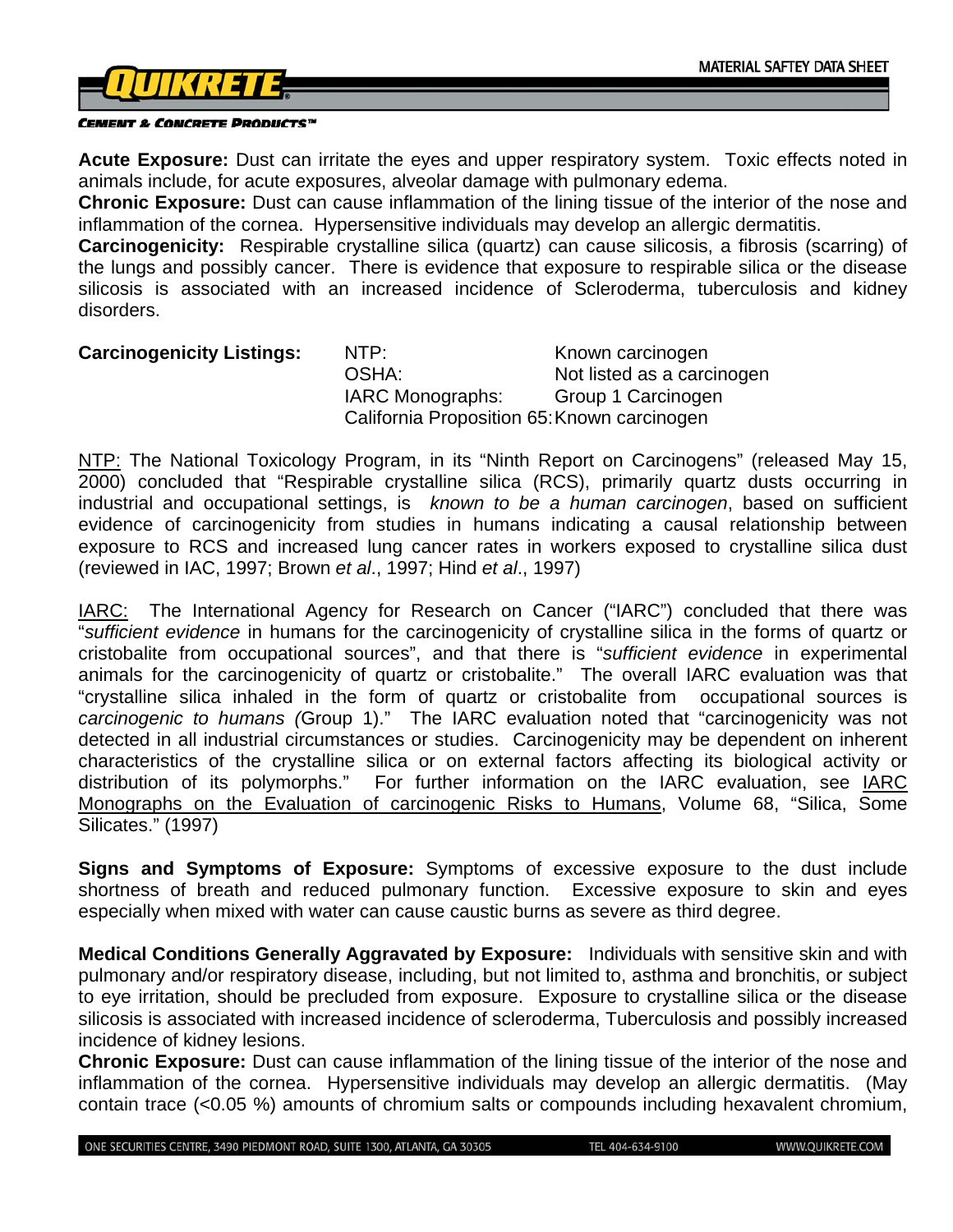

or other metals found to be hazardous or toxic in some chemical forms. These metals are mostly present as trace substitutions within the principal minerals)

**Medical Conditions Generally Aggravated by Exposure:** Individuals with sensitive skin and with pulmonary and/or respiratory disease, including, but not limited to, asthma and bronchitis, or subject to eye irritation, should be precluded from exposure.

## **SECTION XII – ECOLOGICAL INFORMATION**

**Ecotoxicity:** Crystalline silica (quartz) is not known to be ecotoxic; i.e., there are no data that suggests that crystalline silica (quartz) is toxic to birds, fish, invertebrates, microorganisms or plants **BOD5 and COD:** Not Available

**Products of Biodegradation:** Not available

**Toxicity of the Products of Biodegradation:** Not available **Special Remarks on the Products of Biodegradation:** Not available

### **SECTION XIII – DISPOSAL CONSIDERATIONS**

**Waste Disposal Method:** The packaging and material may be land filled; however, material should be covered to minimize generation of airborne dust. This product is not classified as a hazardous waste under the authority of the RCRA (40CFR 261) or CERCLA (40CFR 117&302).

### **SECTION XIV – TRANSPORT INFORMATION**

**DOT/UN Shipping Name:** Non-regulated **DOT Hazard Class:** Non-regulated **Shipping Name:** Non-regulated Non-Hazardous under U.S. DOT and TDG Regulations

## **SECTION XV – OTHER REGULATORY INFORMATION**

### **UNITED STATES (FEDERAL AND STATE)**

**TSCA No.:** Crystalline silica (quartz) appears on the EPA TSCA inventory under the CAS No. 14808-60-7.

**RCRA:** Crystalline silica (quartz) is not classified as a hazardous waste under the Resource Conservation and Recovery Act, or its regulations, 40 CFR §261 et seq.

**CERCLA:** Crystalline silica (quartz) is not classified as a hazardous substance under regulations of the Comprehensive Environmental Response Compensation and Liability Act (CERCLA), 40 CFR §302.

**Emergency Planning and Community Right to Know Act (SARA Title III):** Crystalline silica (quartz) is not an extremely hazardous substance under Section 302 and is not a toxic chemical subject to the requirements of Section 313.

**FDA:** Silica is included in the list of substances that may be included in coatings used in food contact surfaces, 21 CFR §175.300(b)(3)(xxvi).

**NTP:** Respirable crystalline silica, primarily quartz dusts occurring in industrial and occupational settings, is classified as Known to be a Human Carcinogen.

ONE SECURITIES CENTRE, 3490 PIEDMONT ROAD, SUITE 1300, ATLANTA, GA 30305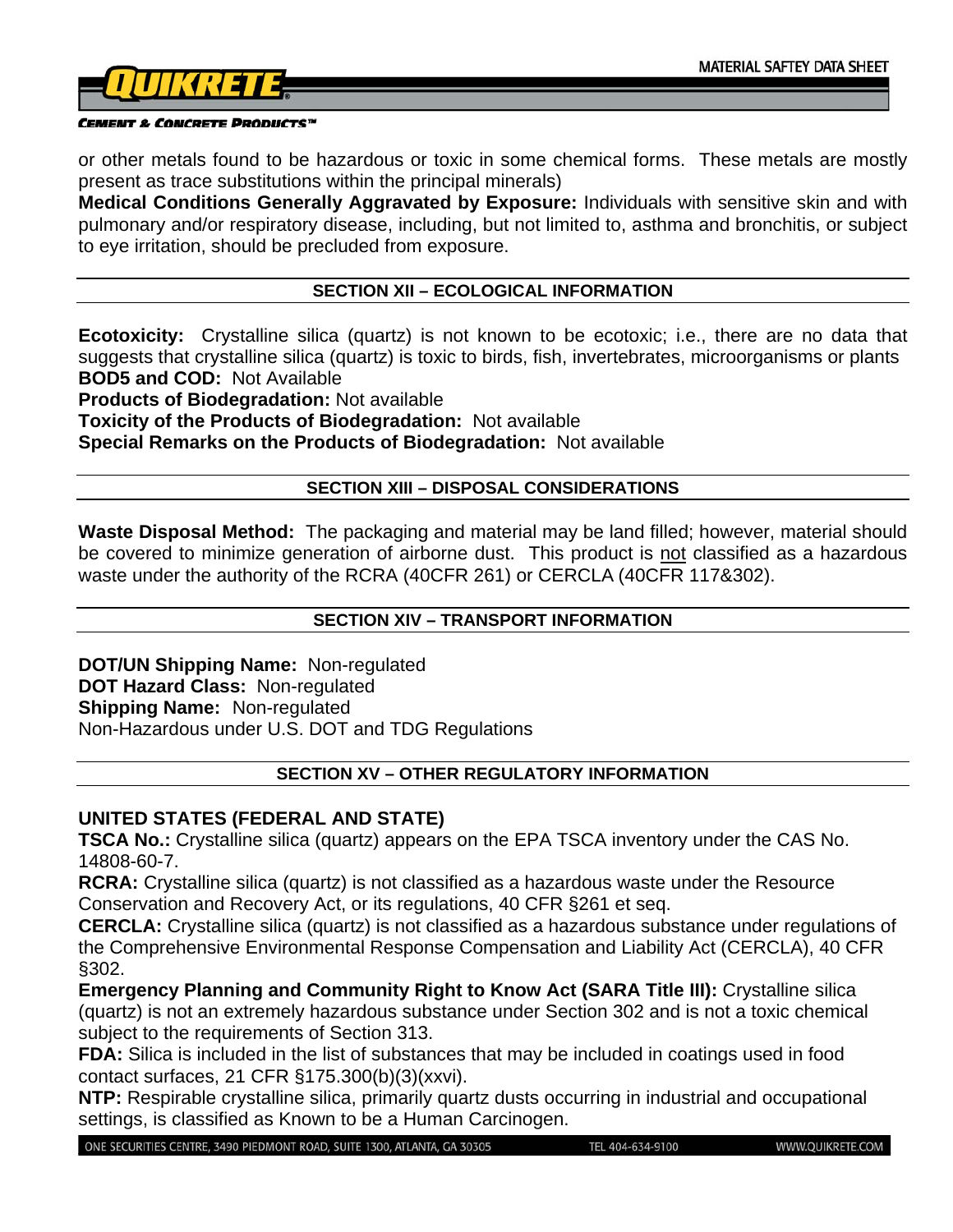

**OSHA Carcinogen:** Crystalline silica (quartz) is not listed.

**California Proposition 65:** Crystalline silica (airborne particles of respirable size) is classified as a substance known to the State of California to be a carcinogen.

**California Inhalation Reference Exposure Level (REL):** California established a chronic REL of 3 µg for silica (crystalline, respirable). A chronic REL is an airborne level of a substance at or below which no adverse health effects are anticipated in individuals indefinitely exposed to the substance at that level.

**Massachusetts Toxic Use Reduction Act:** Silica, crystalline (respirable size, <10 microns) is "toxic" for purposes of the Massachusetts Toxic Use Reduction Act.

**Pennsylvania Worker and Community Right to Know Act**: Quartz is a hazardous substance under the Act, but it is not a special hazardous substance or an environmental hazardous substance.

# **CANADA**

**WHMIS Classification:** Considered to be a hazardous material under the Hazardous Products Act as defined by the Controlled Products Regulations and subject to the requirements of Health Canada's Workplace Hazardous Material Information (WHMIS). This product has been classified according to the hazard criteria of the Controlled Products Regulation (CPR). This document complies with the WHMIS requirements of the Hazardous Products Act (HPA) and the CPR.

# **OTHER**

**EINECS No.:** 238-878-4

**EEC Label (Risk/Safety Phrases):** R 48/20, R 40/20, S22, S38

**IARC:** Crystalline silica (quartz) is classified in IARC Group 1.

**Japan MITI:** All of the components of this product are existing chemical substances as defined in the Chemical Substance Control Law.

**Australian Inventory of Chemical Substances**: All of the components of this product are listed on the AICS inventory or exempt from notification requirement

**National, state, provincial or local emergency planning, community right-to-know or other laws, regulations or ordinances may be applicable--consult applicable national, state, provincial or local laws.**

| $HMIS-III:$ | Flammability- | <b>SECTION XVI - OTHER INFORMATION</b><br>Health $- 0 = No$ significant health risk<br>$1 =$ Irritation or minor reversible injury possible<br>$2$ = Temporary or minor injury possible<br>$3$ = Major injury possible unless prompt action is taken<br>$4$ = Life threatening, major or permanent damage possible<br>$0 =$ Material will not burn<br>$1 =$ Material must be preheated before ignition will occur<br>$2$ = Material must be exposed to high temperatures before ignition |
|-------------|---------------|------------------------------------------------------------------------------------------------------------------------------------------------------------------------------------------------------------------------------------------------------------------------------------------------------------------------------------------------------------------------------------------------------------------------------------------------------------------------------------------|
|             |               | 3 = Material capable of ignition under normal temperatures<br>$4$ = Flammable gases or very volatile liquids; may ignite spontaneously                                                                                                                                                                                                                                                                                                                                                   |